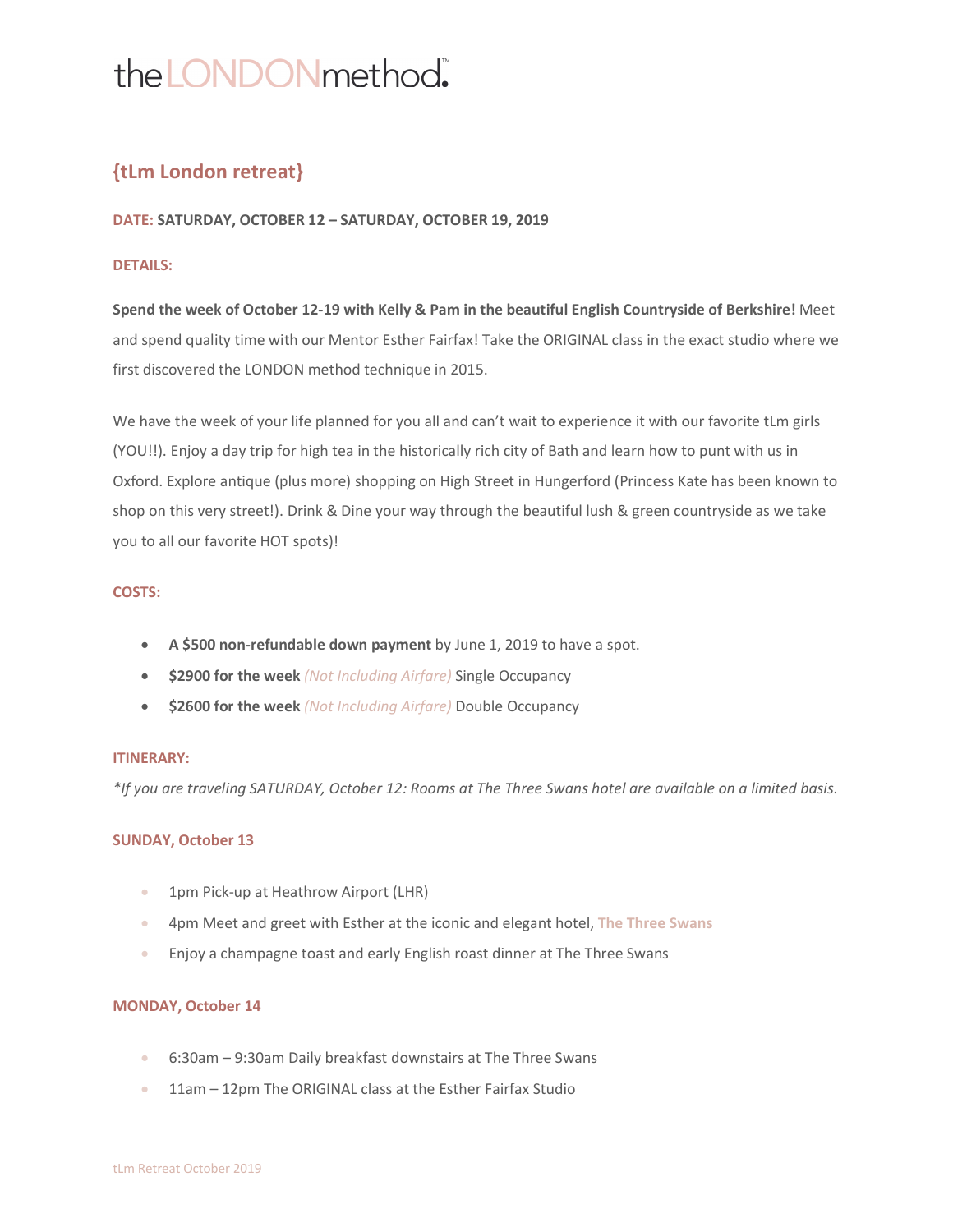# the LONDON method.

- Option to grab lunch
- Meet at 2pm to explore Hungerford antique shopping + canal walks
- 5pm Private event at our favorite shop, **JAX**
- 7pm Dinner at **The Old Pheasant**. One of the oldest pubs and yummiest places to enjoy local flavors

### **TUESDAY, October 15**

- 6:30am 9:30am Daily breakfast downstairs at The Three Swans
- Pick up for the start of your day with a trip to Bath
- High tea at the infamous **The Pump Room**
- Discover the **Roman Baths**
- View from the top of Abbey
- Shop and walk through Green Park Station *(As in the London Underground.)* If we have time, we'll do a "drive by" of Stonehenge!
- **Free night.** A dinner will be booked for those who still have energy

### **WEDNESDAY, October 16**

- 6:30am 9:30am Daily breakfast downstairs at The Three Swans
- 10am The ORIGINAL class at the Esther Fairfax Studio
- 11:30am 1pm Free time for lunch
- 1pm Car to the Avebury Ruins for a walking and shopping tour
- 3pm Pick up at The Three Swans for dinner at **the Red Lion pub** in Avebury

### **THURSDAY, October 17**

- 6:30am 9:30am Daily breakfast downstairs at The Three Swans
- 10am Car pick for day trip to Oxford. See the colleges, museums, & learn to "punt" in one of England's most eclectic cities!
- 7pm Dinner at **Eliane of Hungerford**. Our favorite restaurant in town.

### **FRIDAY, October 18**

- 6:30am 9:30am Daily breakfast downstairs at The Three Swans
- 10am The ORIGINAL class at the Esther Fairfax Studio